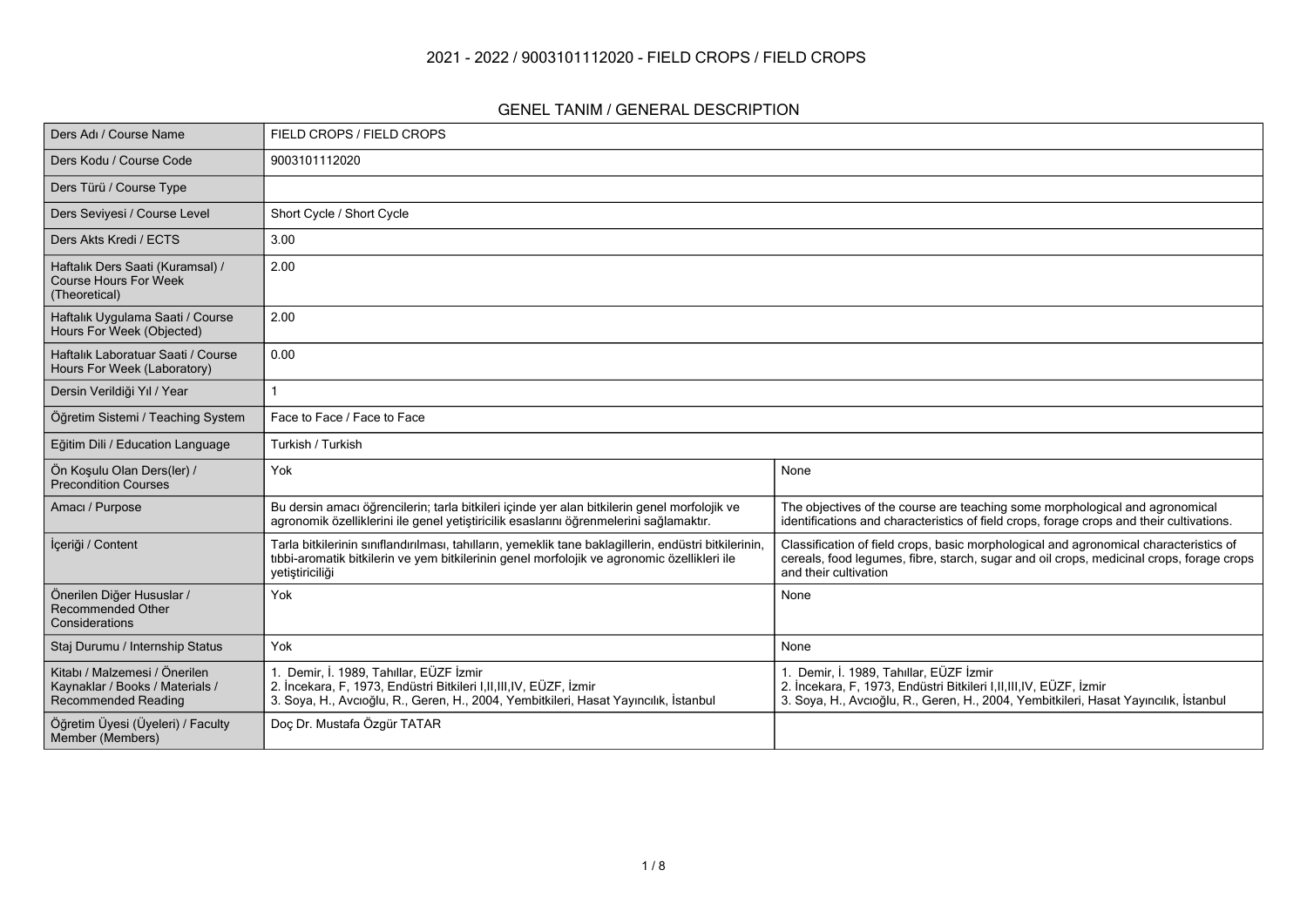# **ÖĞRENME ÇIKTILARI / LEARNING OUTCOMES**

|   | Tarla bitkilerinin gruplandırılması                                                                      | . Classification of field crops                                                                                       |
|---|----------------------------------------------------------------------------------------------------------|-----------------------------------------------------------------------------------------------------------------------|
|   | 2. Tahılların genel morfolojik ve agronomik özellikleri ile yetiştiriciliği                              | 2. Basic morphological and agronomical characteristics of cereals and their cultivation                               |
|   | . Yemeklik tane baklagillerin genel morfolojik ve agronomik özellikleri ile yetiştiriciliği<br>3         | 3. Basic morphological and agronomical characteristics of food legume crops and their cultivation                     |
|   | 4. Lif, nişasta, şeker ve yağ bitkilerinin genel morfolojik ve agronomik özellikleri ile yetiştiriciliği | 4. Basic morphological and agronomical characteristics of fibre, starch, sugar and oil crops and their<br>cultivation |
|   | 5. Tibbi ve aromatik bitkilerin genel morfolojik ve agronomik özellikleri ile yetiştiriciliği            | 5. Basic morphological and agronomical characteristics of medicinal crops and their cultivation                       |
| 6 | 6. Yem bitkilerinin genel morfolojik ve agronomik özellikleri ile yetiştiriciliği                        | 6. Basic morphological and agronomical characteristics of forage crops and their cultivation                          |

**HAFTALIK DERS İÇERİĞİ / DETAILED COURSE OUTLINE**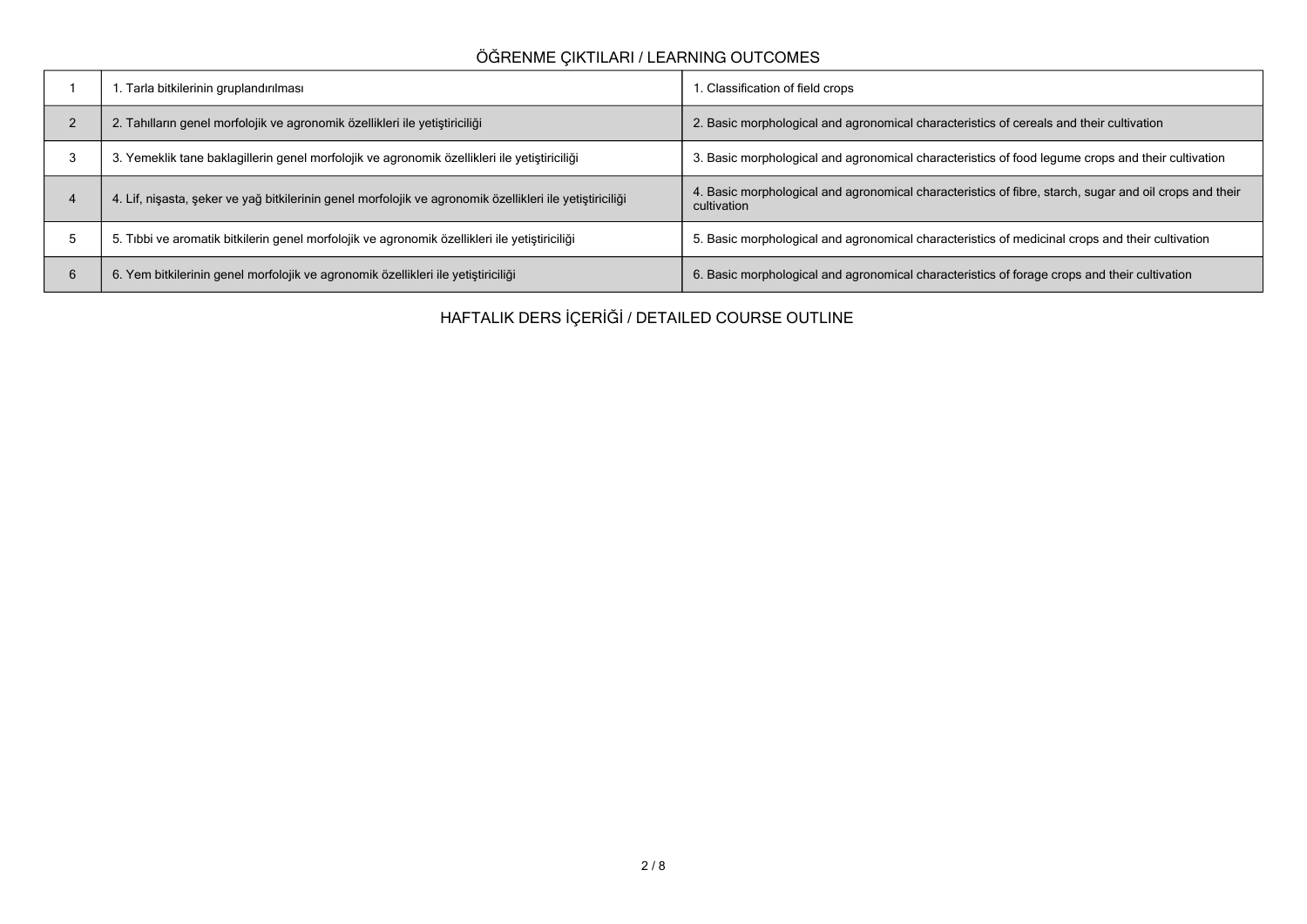| Hafta / Week   |                                                                                                   |          |     |                                                  |                           |
|----------------|---------------------------------------------------------------------------------------------------|----------|-----|--------------------------------------------------|---------------------------|
|                | Teorik Dersler / Theoretical                                                                      | Uygulama | Lab | Öğretim Yöntem ve<br>Teknikleri/Teaching Methods | Ön Hazırlık / Preliminary |
|                |                                                                                                   |          |     | Techniques                                       |                           |
|                | Dersin tanıtımı, tarla bitkilerinin sınıflandırılması                                             |          |     |                                                  |                           |
|                |                                                                                                   |          |     |                                                  |                           |
|                |                                                                                                   |          |     |                                                  |                           |
|                |                                                                                                   |          |     |                                                  |                           |
|                |                                                                                                   |          |     |                                                  |                           |
| $\mathbf{1}$   |                                                                                                   |          |     |                                                  |                           |
|                |                                                                                                   |          |     |                                                  |                           |
|                | Identification & classification of field crops                                                    |          |     |                                                  |                           |
|                |                                                                                                   |          |     |                                                  |                           |
|                |                                                                                                   |          |     |                                                  |                           |
|                |                                                                                                   |          |     |                                                  |                           |
|                |                                                                                                   |          |     |                                                  |                           |
|                |                                                                                                   |          |     |                                                  |                           |
|                | Teorik Dersler / Theoretical                                                                      |          | Lab | Öğretim Yöntem ve                                | Ön Hazırlık / Preliminary |
|                |                                                                                                   | Uygulama |     | Teknikleri/Teaching Methods                      |                           |
|                |                                                                                                   |          |     | Techniques                                       |                           |
| $\overline{2}$ | Dünyada ve ülkemizde tarla bitkilerinin durumu                                                    |          |     |                                                  |                           |
|                |                                                                                                   |          |     |                                                  |                           |
|                |                                                                                                   |          |     |                                                  |                           |
|                | General structure of field crops in the world & Turkey                                            |          |     |                                                  |                           |
|                |                                                                                                   |          |     | Öğretim Yöntem ve                                |                           |
|                | Teorik Dersler / Theoretical                                                                      | Uygulama | Lab | Teknikleri/Teaching Methods                      | Ön Hazırlık / Preliminary |
|                |                                                                                                   |          |     | Techniques                                       |                           |
|                |                                                                                                   |          |     |                                                  |                           |
| 3              | Tahılların genel morfolojik ve agronomik özellikleri ile yetiştiriciliği                          |          |     |                                                  |                           |
|                |                                                                                                   |          |     |                                                  |                           |
|                | Basic morphological and agronomical characteristics of cereals and                                |          |     |                                                  |                           |
|                | their cultivation                                                                                 |          |     |                                                  |                           |
|                |                                                                                                   |          |     | Öğretim Yöntem ve                                |                           |
|                | Teorik Dersler / Theoretical                                                                      | Uygulama | Lab | Teknikleri/Teaching Methods                      | Ön Hazırlık / Preliminary |
|                |                                                                                                   |          |     | Techniques                                       |                           |
| $\overline{4}$ | Yemeklik tane baklagillerin genel morfolojik ve agronomik özellikleri                             |          |     |                                                  |                           |
|                | ile yetiştiriciliği                                                                               |          |     |                                                  |                           |
|                |                                                                                                   |          |     |                                                  |                           |
|                | Basic morphological and agronomical characteristics of food legume<br>crops and their cultivation |          |     |                                                  |                           |
|                |                                                                                                   |          |     |                                                  |                           |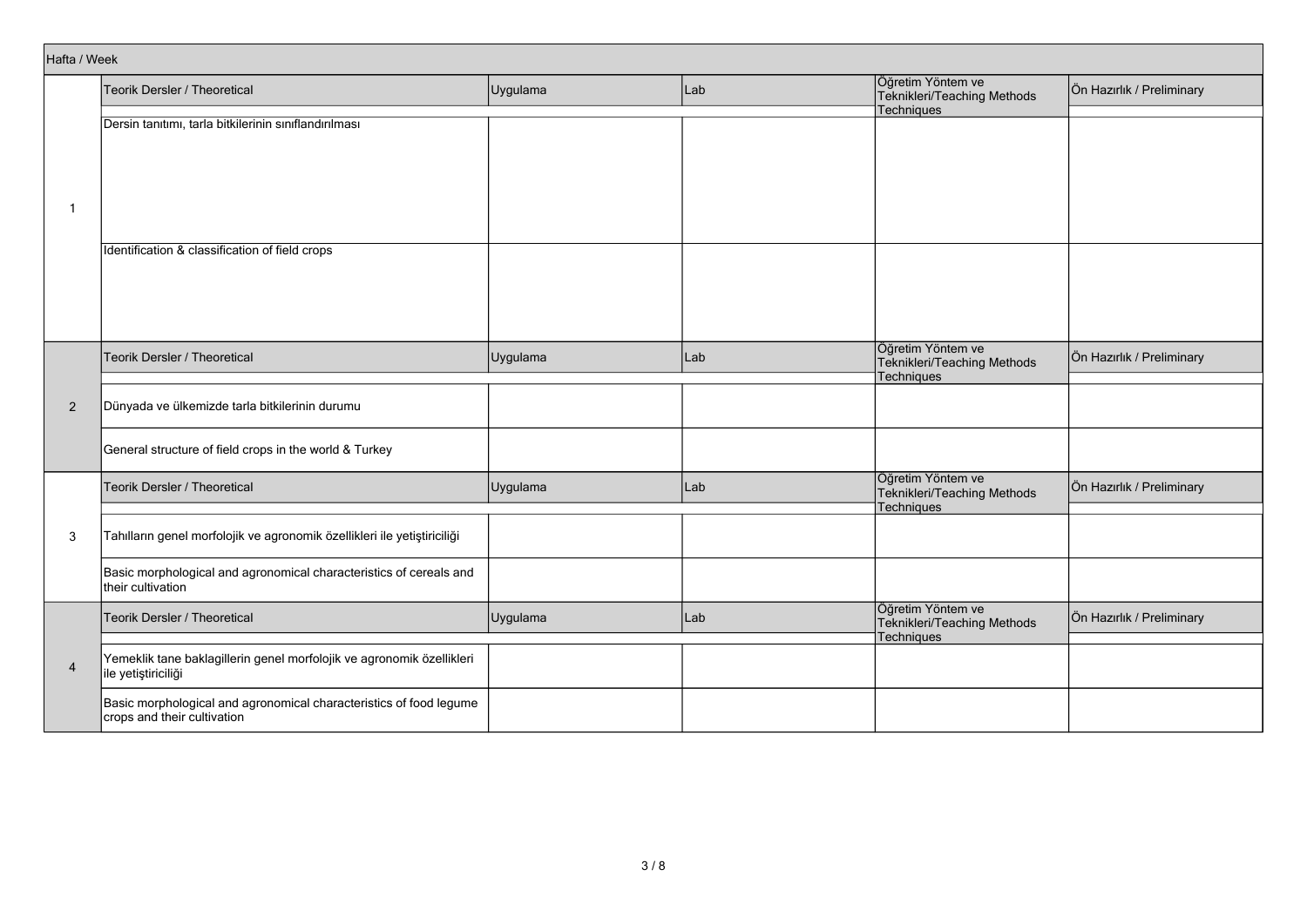|                | Teorik Dersler / Theoretical                                                                 | Uygulama | Lab | Öğretim Yöntem ve<br>Teknikleri/Teaching Methods<br>Techniques | Ön Hazırlık / Preliminary |
|----------------|----------------------------------------------------------------------------------------------|----------|-----|----------------------------------------------------------------|---------------------------|
| 5              | Lif bitkilerinin genel morfolojik ve agronomik özellikleri ile yetiştiriciliği               |          |     |                                                                |                           |
|                | Basic morphological and agronomical characteristics of fibre crops<br>and their cultivation  |          |     |                                                                |                           |
|                | Teorik Dersler / Theoretical                                                                 | Uygulama | Lab | Öğretim Yöntem ve<br>Teknikleri/Teaching Methods<br>Techniques | Ön Hazırlık / Preliminary |
| $6\phantom{1}$ | Nişasta bitkilerinin genel morfolojik ve agronomik özellikleri ile<br>yetiştiriciliği        |          |     |                                                                |                           |
|                | Basic morphological and agronomical characteristics of starch crops<br>and their cultivation |          |     |                                                                |                           |
|                | Teorik Dersler / Theoretical                                                                 | Uygulama | Lab | Öğretim Yöntem ve<br>Teknikleri/Teaching Methods<br>Techniques | Ön Hazırlık / Preliminary |
| $\overline{7}$ | Şeker bitkilerinin genel morfolojik ve agronomik özellikleri ile<br>yetiştiriciliği          |          |     |                                                                |                           |
|                | Basic morphological and agronomical characteristics sugar crops and<br>their cultivation     |          |     |                                                                |                           |
|                | Teorik Dersler / Theoretical                                                                 | Uygulama | Lab | Öğretim Yöntem ve<br>Teknikleri/Teaching Methods<br>Techniques | Ön Hazırlık / Preliminary |
|                | Arasınav                                                                                     |          |     |                                                                |                           |
| 8              | Intermediate exam                                                                            |          |     |                                                                |                           |
|                |                                                                                              |          |     |                                                                |                           |
|                |                                                                                              |          |     |                                                                |                           |
|                | Teorik Dersler / Theoretical                                                                 | Uygulama | Lab | Öğretim Yöntem ve<br>Teknikleri/Teaching Methods<br>Techniques | Ön Hazırlık / Preliminary |
| 9              | Yağ bitkilerinin genel morfolojik ve agronomik özellikleri ile<br>yetiştiriciliği            |          |     |                                                                |                           |
|                | Basic morphological and agronomical characteristics of oil crops and<br>their cultivation    |          |     |                                                                |                           |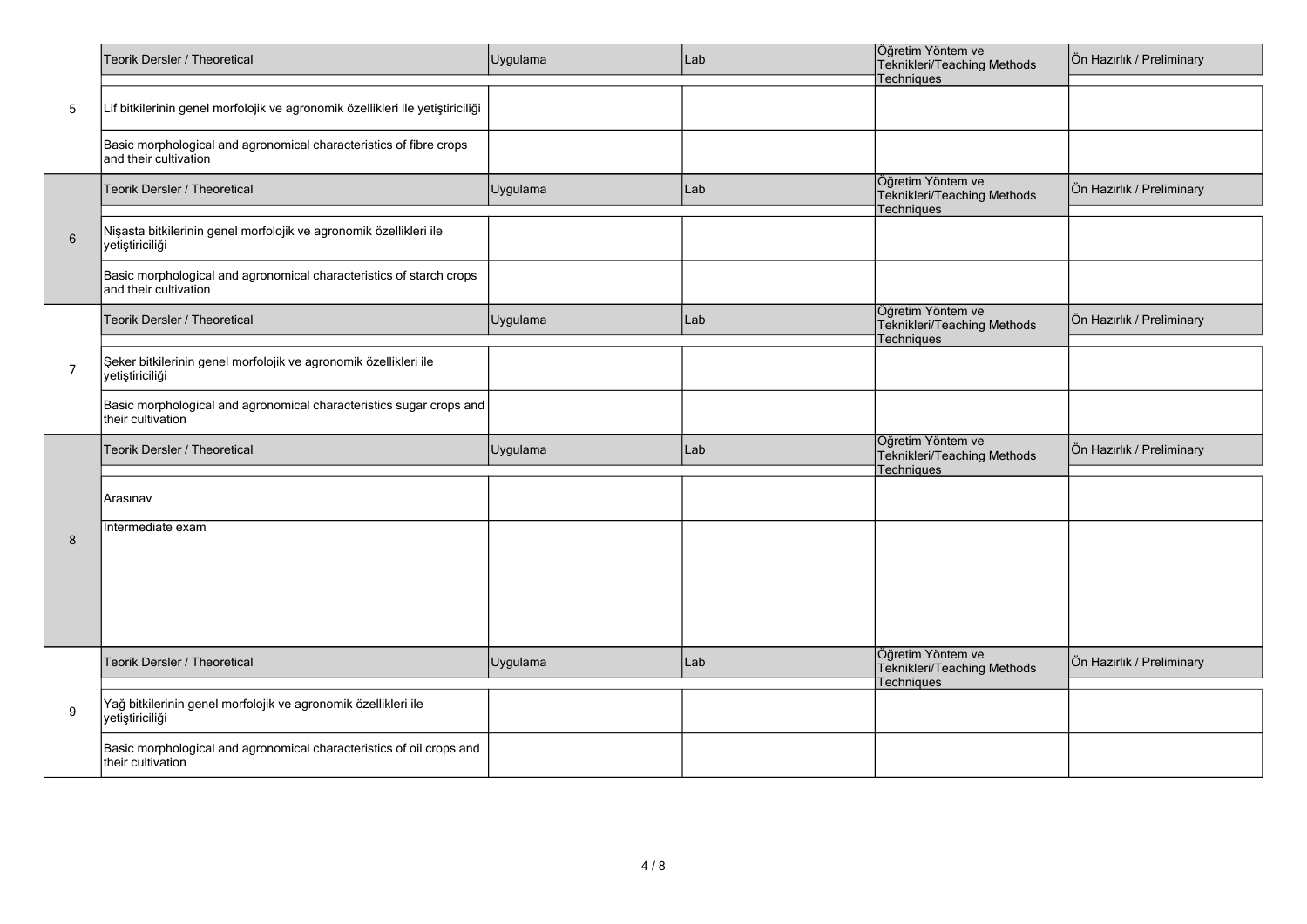|          | Teorik Dersler / Theoretical                                                                     | Uygulama | Lab | Öğretim Yöntem ve<br>Teknikleri/Teaching Methods               | Ön Hazırlık / Preliminary |
|----------|--------------------------------------------------------------------------------------------------|----------|-----|----------------------------------------------------------------|---------------------------|
|          | Tıbbi ve aromatik bitkilerin genel morfolojik ve agronomik özellikleri ile<br>yetiştiriciliği    |          |     | Techniques                                                     |                           |
| 10       |                                                                                                  |          |     |                                                                |                           |
|          |                                                                                                  |          |     |                                                                |                           |
|          | Basic morphological and agronomical characteristics of medicinal<br>crops and their cultivation  |          |     |                                                                |                           |
|          | Teorik Dersler / Theoretical                                                                     | Uygulama | Lab | Öğretim Yöntem ve<br>Teknikleri/Teaching Methods<br>Techniques | Ön Hazırlık / Preliminary |
| 11       | Keyf bitkilerinin genel morfolojik ve agronomik özellikleri ile<br>yetiştiriciliği               |          |     |                                                                |                           |
|          | Basic morphological and agronomical characteristics of tobacco and<br>their cultivation          |          |     |                                                                |                           |
|          | Teorik Dersler / Theoretical                                                                     | Uygulama | Lab | Öğretim Yöntem ve<br>Teknikleri/Teaching Methods<br>Techniques | Ön Hazırlık / Preliminary |
| 12       | Yem bitkilerinin genel morfolojik ve agronomik özellikleri ile<br>yetiştiriciliği                |          |     |                                                                |                           |
| 13<br>14 | Basic morphological and agronomical characteristics of forage crops<br>and their cultivation     |          |     |                                                                |                           |
|          | Teorik Dersler / Theoretical                                                                     | Uygulama | Lab | Öğretim Yöntem ve<br>Teknikleri/Teaching Methods<br>Techniques | Ön Hazırlık / Preliminary |
|          | Bazı çayır ve mera bitkilerinin genel morfolojik ve agronomik<br>özellikleri ile yetiştiriciliği |          |     |                                                                |                           |
|          | Basic morphological and agronomical characteristics of pasture<br>forage crops                   |          |     |                                                                |                           |
|          | Teorik Dersler / Theoretical                                                                     | Uygulama | Lab | Öğretim Yöntem ve<br>Teknikleri/Teaching Methods<br>Techniques | Ön Hazırlık / Preliminary |
|          | Tohum örnekleri koleksiyonu yapımı                                                               |          |     |                                                                |                           |
|          | Making a collection of seed                                                                      |          |     |                                                                |                           |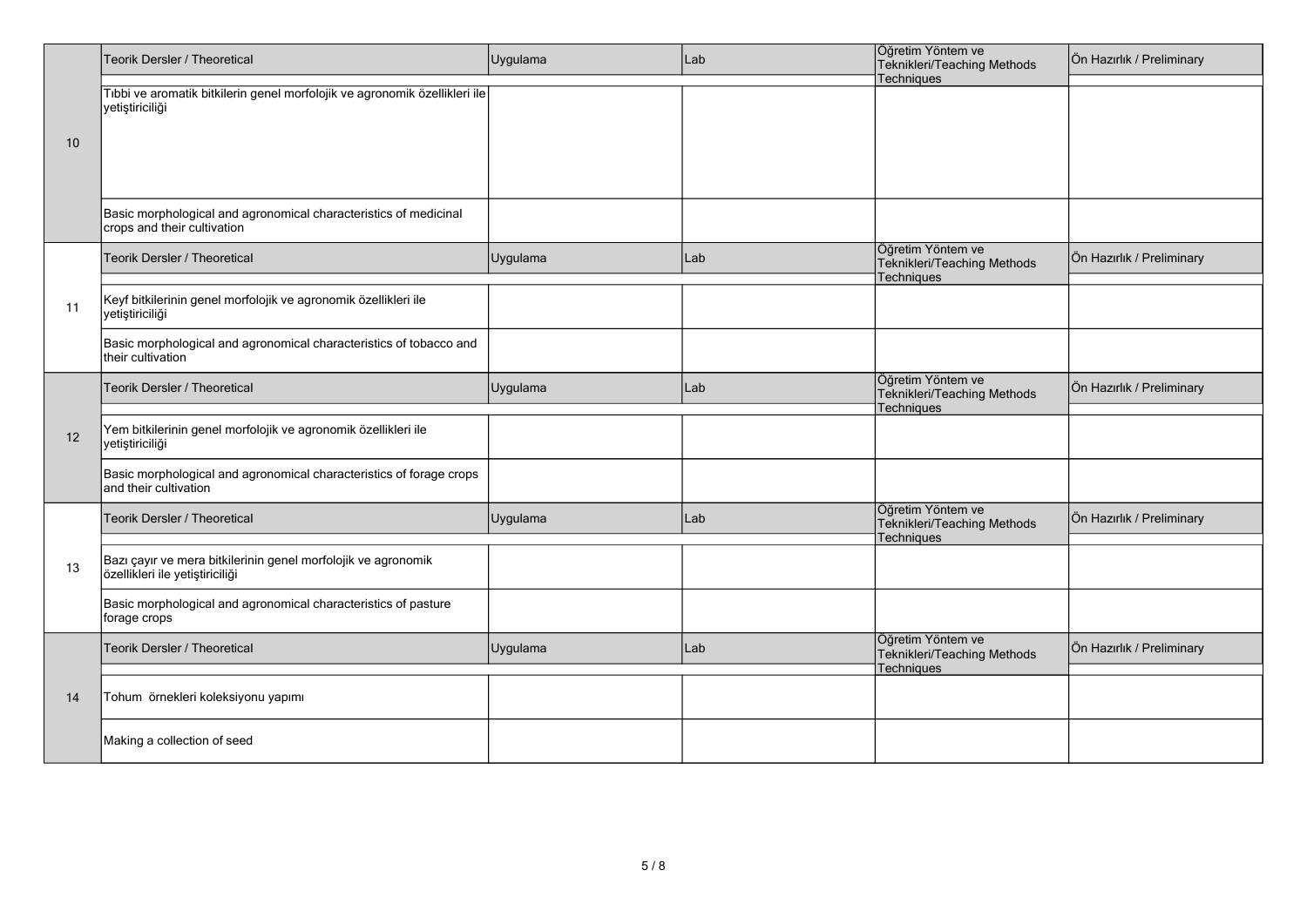|    | Teorik Dersler / Theoretical | Uygulama | lLab | Öğretim Yöntem ve<br>Teknikleri/Teaching Methods | Ön Hazırlık / Preliminary |
|----|------------------------------|----------|------|--------------------------------------------------|---------------------------|
|    |                              |          |      | Techniques                                       |                           |
| 15 | Final Sinavi                 |          |      |                                                  |                           |
|    | Final exam                   |          |      |                                                  |                           |

# **DEĞERLENDİRME / EVALUATION**

| Yarıyıl (Yıl) İçi Etkinlikleri / Term (or Year) Learning Activities | Sayı /<br>Number | Katkı Yüzdesi /<br>Percentage of<br>Contribution (%) |
|---------------------------------------------------------------------|------------------|------------------------------------------------------|
| Ara Sinav / Midterm Examination                                     |                  | 100                                                  |
| Toplam / Total:                                                     |                  | 100                                                  |
| Başarı Notuna Katkı Yüzdesi / Contribution to Success Grade(%):     |                  | 40                                                   |

| Yarıyıl (Yıl) Sonu Etkinlikleri / End Of Term (or Year) Learning Activities | Sayı<br>Number | Katkı Yüzdesi /<br>Percentage of<br>Contribution (%) |
|-----------------------------------------------------------------------------|----------------|------------------------------------------------------|
| Final Sinavi / Final Examination                                            |                | 100                                                  |
| Toplam / Total:                                                             |                | 100                                                  |
| Başarı Notuna Katkı Yüzdesi / Contribution to Success Grade(%):             |                | 60                                                   |

| Etkinliklerinin Başarı Notuna Katkı Yüzdesi(%) Toplamı / Total Percentage of Contribution (%) to Success Grade: |  |
|-----------------------------------------------------------------------------------------------------------------|--|
| Değerlendirme Tipi / Evaluation Type:                                                                           |  |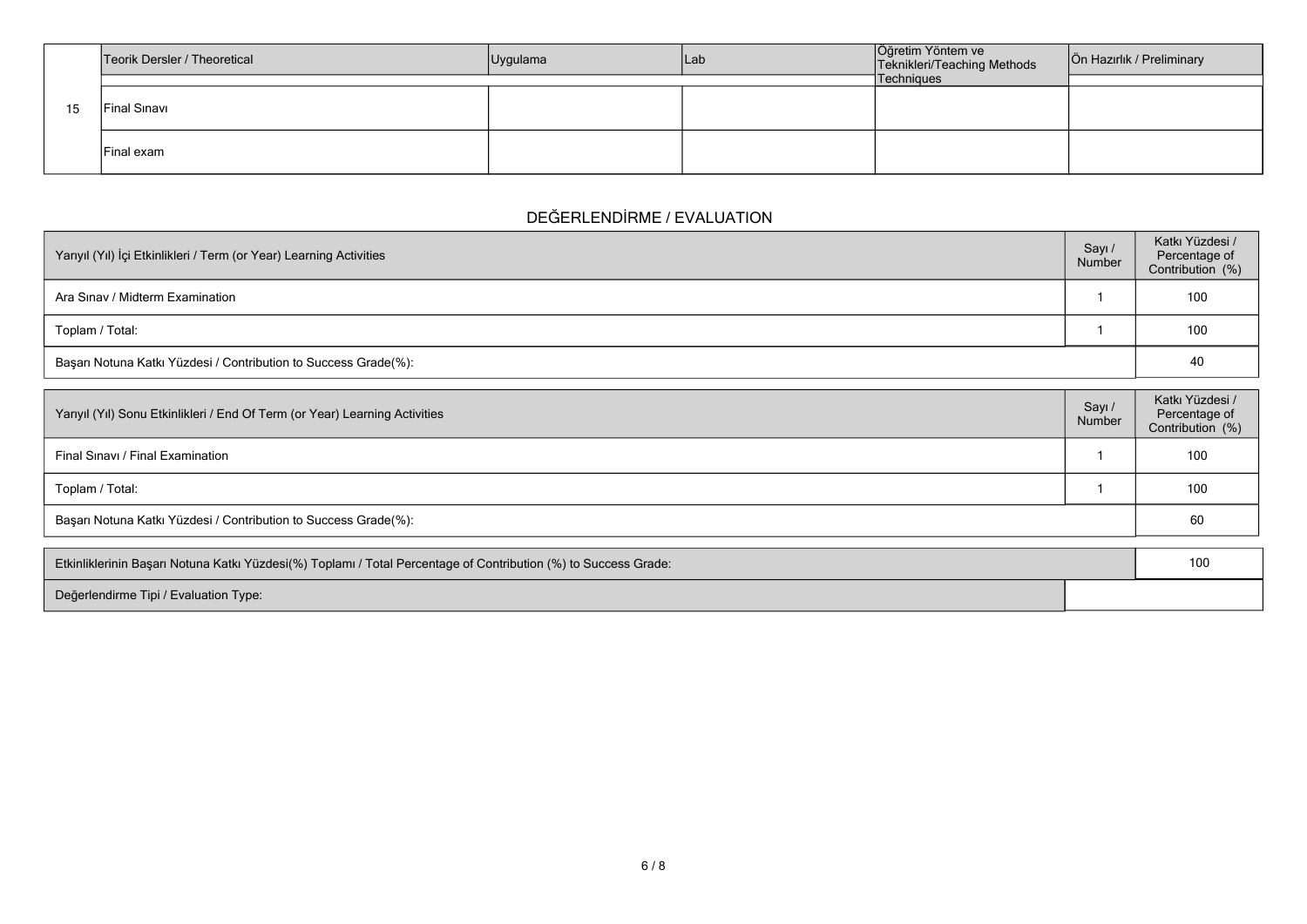# **İŞ YÜKÜ / WORKLOADS**

| Etkinlikler / Workloads                                                                                                                                                            | Sayı /<br>Number | Süresi<br>(Saat) /<br>Duration<br>(Hours) | Toplam İş Yükü<br>(Saat) / Total<br>Work Load<br>(Hour) |
|------------------------------------------------------------------------------------------------------------------------------------------------------------------------------------|------------------|-------------------------------------------|---------------------------------------------------------|
| Ara Sinav / Midterm Examination                                                                                                                                                    |                  | 2.00                                      | 2.00                                                    |
| Final Sinavi / Final Examination                                                                                                                                                   |                  | 2.00                                      | 2.00                                                    |
| Derse Katılım / Attending Lectures                                                                                                                                                 | 14               | 2.00                                      | 28.00                                                   |
| Uygulama/Pratik / Practice                                                                                                                                                         | 14               | 2.00                                      | 28.00                                                   |
| Takım/Grup Çalışması / Team/Group Work                                                                                                                                             | 3                | 2.00                                      | 6.00                                                    |
| Proje Hazırlama / Project Preparation                                                                                                                                              | 4                | 2.00                                      | 8.00                                                    |
| Proje Sunma / Project Presentation                                                                                                                                                 | 2                | 2.00                                      | 4.00                                                    |
| Toplam / Total:                                                                                                                                                                    | 39               | 14.00                                     | 78.00                                                   |
| Dersin AKTS Kredisi = Toplam İş Yükü (Saat) / 30.00 (Saat/AKTS) = 78.00/30.00 = 2.60 ~ / Course ECTS Credit = Total Workload (Hour) / 30.00 (Hour / ECTS) = 78.00 / 30.00 = 2.60 ~ |                  |                                           |                                                         |